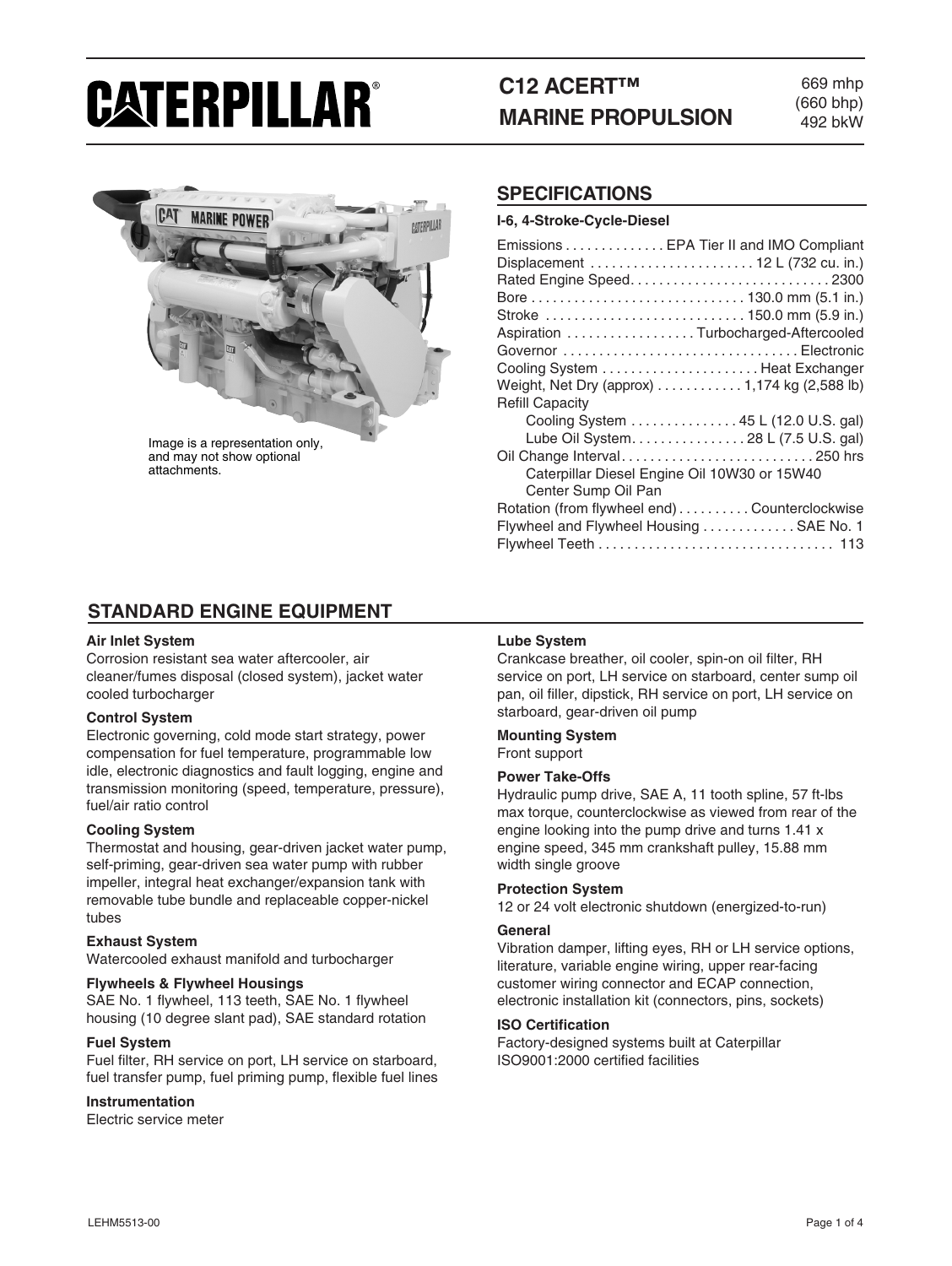## **C12 ACERT™ MARINE PROPULSION**

**669 mhp (660 bhp) 492 bkW** 

### **MARINE ENGINE PERFORMANCE EXAMPLE 2008 Preliminary**

**CATERPILLAR®** 

#### **C12 DITA ACERT 492 bkW (660 bhp) @ 2300 rpm** EPA Tier II and IMO Compliant

**E Rating (High Performance) — DM7530-01**



**Engine Speed - rpm**



|                | Engine<br>Speed<br>rpm | Engine<br>Power<br>kW | Engine<br>Torque<br>$N \cdot m$ | <b>BSFC</b><br>g/kW-hr | Fuel<br>Rate<br>L/hr |
|----------------|------------------------|-----------------------|---------------------------------|------------------------|----------------------|
| <b>Maximum</b> |                        |                       |                                 |                        |                      |
| Power          | 2300                   | 492.0                 | 2043                            | 220.0                  | 129.0                |
| Data           | 2200                   | 494.9                 | 2148                            | 214.1                  | 126.3                |
|                | 2000                   | 492.7                 | 2353                            | 208.0                  | 122.2                |
|                | 1800                   | 493.8                 | 2620                            | 208.9                  | 123.0                |
|                | 1600                   | 493.0                 | 2942                            | 212.6                  | 124.9                |
|                | 1400                   | 406.3                 | 2771                            | 216.1                  | 104.7                |
|                | 1200                   | 210.4                 | 1675                            | 216.3                  | 54.3                 |
|                | 1000                   | 128.2                 | 1225                            | 214.5                  | 32.8                 |
|                | 600                    | 50.9                  | 810                             | 206.9                  | 12.5                 |
| Prop           |                        |                       |                                 |                        |                      |
| Demand         | 2300                   | 492.0                 | 2043                            | 220.0                  | 129.0                |
| Data           | 2200                   | 430.6                 | 1869                            | 211.2                  | 108.4                |
|                | 2100                   | 374.5                 | 1703                            | 207.0                  | 92.4                 |
|                | 2000                   | 323.5                 | 1545                            | 206.6                  | 79.7                 |
|                | 1800                   | 235.8                 | 1251                            | 209.1                  | 58.8                 |
|                | 1600                   | 165.6                 | 989                             | 210.7                  | 41.6                 |
|                | 1400                   | 111.0                 | 757                             | 210.1                  | 27.8                 |
|                | 1300                   | 88.8                  | 653                             | 212.2                  | 22.5                 |
|                | 1200                   | 69.9                  | 556                             | 220.8                  | 18.4                 |
|                | 900                    | 29.5                  | 313                             | 283.8                  | 10.0                 |
|                | 600                    | 8.7                   | 139                             | 468.5                  | 4.9                  |

Cubic prop demand curve with 3.0 exponent for displacement hulls only.



#### **Preliminary Performance Data Preliminary Performance Data**

| Engine<br>Speed<br>rpm | Engine<br>Power<br>kW | Engine<br>Torque<br>N•m | <b>BSFC</b><br>g/kW-hr | Fuel<br>Rate<br>L/hr |                | Engine<br>Speed<br>rpm | Engine<br>Power<br>hp | Engine<br>Torque<br>Ib ft | <b>BSFC</b><br>lb/hp-hr | Fuel<br>Rate<br>gph |  |
|------------------------|-----------------------|-------------------------|------------------------|----------------------|----------------|------------------------|-----------------------|---------------------------|-------------------------|---------------------|--|
|                        |                       |                         |                        |                      | <b>Maximum</b> |                        |                       |                           |                         |                     |  |
| 2300                   | 492.0                 | 2043                    | 220.0                  | 129.0                | Power          | 2300                   | 659.8                 | 1507                      | .362                    | 34.1                |  |
| 2200                   | 494.9                 | 2148                    | 214.1                  | 126.3                | Data           | 2200                   | 663.7                 | 1584                      | .352                    | 33.4                |  |
| 2000                   | 492.7                 | 2353                    | 208.0                  | 122.2                |                | 2000                   | 660.7                 | 1735                      | .342                    | 32.3                |  |
| 1800                   | 493.8                 | 2620                    | 208.9                  | 123.0                |                | 1800                   | 662.2                 | 1932                      | .343                    | 32.5                |  |
| 1600                   | 493.0                 | 2942                    | 212.6                  | 124.9                |                | 1600                   | 661.1                 | 2170                      | .350                    | 33.0                |  |
| 1400                   | 406.3                 | 2771                    | 216.1                  | 104.7                |                | 1400                   | 544.9                 | 2044                      | .355                    | 27.7                |  |
| 1200                   | 210.4                 | 1675                    | 216.3                  | 54.3                 |                | 1200                   | 282.2                 | 1235                      | .356                    | 14.3                |  |
| 1000                   | 128.2                 | 1225                    | 214.5                  | 32.8                 |                | 1000                   | 171.9                 | 903                       | .353                    | 8.7                 |  |
| 600                    | 50.9                  | 810                     | 206.9                  | 12.5                 |                | 600                    | 68.3                  | 597                       | .340                    | 3.3                 |  |
|                        |                       |                         |                        |                      | Prop           |                        |                       |                           |                         |                     |  |
| 2300                   | 492.0                 | 2043                    | 220.0                  | 129.0                | Demand         | 2300                   | 659.8                 | 1507                      | .362                    | 34.1                |  |
| 2200                   | 430.6                 | 1869                    | 211.2                  | 108.4                | Data           | 2200                   | 577.4                 | 1378                      | .347                    | 28.6                |  |
| 2100                   | 374.5                 | 1703                    | 207.0                  | 92.4                 |                | 2100                   | 502.2                 | 1256                      | .340                    | 24.4                |  |
| 2000                   | 323.5                 | 1545                    | 206.6                  | 79.7                 |                | 2000                   | 433.8                 | 1139                      | .340                    | 21.1                |  |
| 1800                   | 235.8                 | 1251                    | 209.1                  | 58.8                 |                | 1800                   | 316.2                 | 923                       | .344                    | 15.5                |  |
| 1600                   | 165.6                 | 989                     | 210.7                  | 41.6                 |                | 1600                   | 222.1                 | 729                       | .346                    | 11.0                |  |
| 1400                   | 111.0                 | 757                     | 210.1                  | 27.8                 |                | 1400                   | 148.9                 | 558                       | .345                    | 7.3                 |  |
| 1300                   | 88.8                  | 653                     | 212.2                  | 22.5                 |                | 1300                   | 119.1                 | 482                       | .349                    | 5.9                 |  |
| 1200                   | 69.9                  | 556                     | 220.8                  | 18.4                 |                | 1200                   | 93.7                  | 410                       | .363                    | 4.9                 |  |
| 900                    | 29.5                  | 313                     | 283.8                  | 10.0                 |                | 900                    | 39.6                  | 231                       | .467                    | 2.6                 |  |
| 600                    | 8.7                   | 139                     | 468.5                  | 4.9                  |                | 600                    | 11.7                  | 103                       | .770                    | 1.3                 |  |
|                        |                       |                         |                        |                      |                |                        |                       |                           |                         |                     |  |

Power produced at the flywheel will be within standard tolerances up to 50°C (122°F) combustion air temperature measured at the air cleaner inlet, and fuel temperature up to 52°C (125°F) measured at the fuel filter base. Power rated in accordance with NMMA procedure as crankshaft power. Reduce crankshaft power by 3% for propeller shaft power.

PD-DM7530-01.pdf © 2005 Caterpillar All Rights Reserved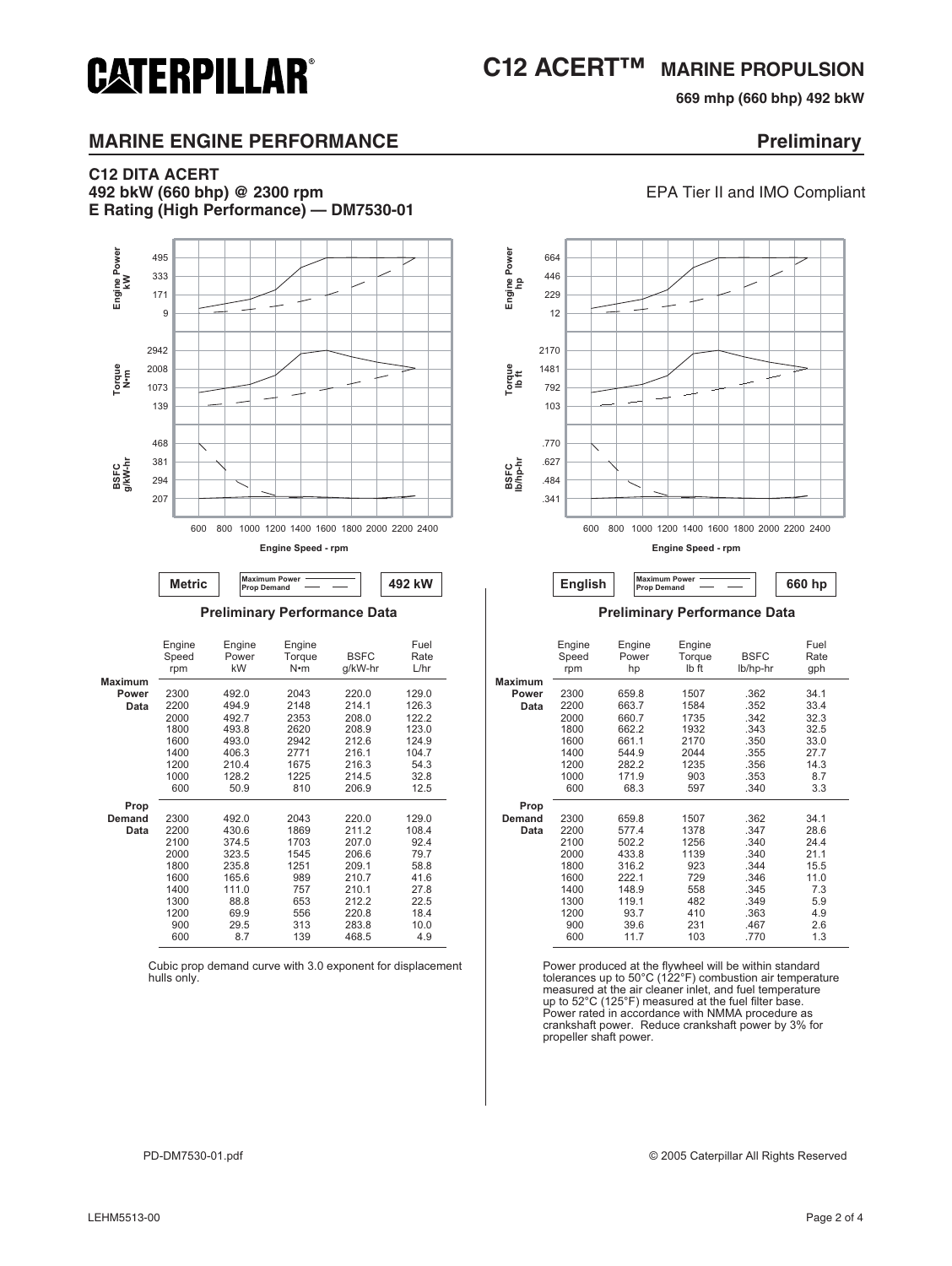## **CATERPILLAR®**

## **C12 ACERT™ MARINE PROPULSION**

**669 mhp (660 bhp) 492 bkW** 

### **DIMENSIONS** Preliminary





| <b>Preliminary Engine Dimensions</b> |           |          |  |  |
|--------------------------------------|-----------|----------|--|--|
| (1) Length to Flywheel Housing       | 1573.9 mm | 61.96 in |  |  |
| $(2)$ Width                          | 968.6 mm  | 38.13 in |  |  |
| (3) Height                           | 1008.7 mm | 39.71 in |  |  |
| <b>Weight, Net Dry (approx)</b>      | 1174 kg   | 2,588 lb |  |  |

Note: Do not use for installation design.